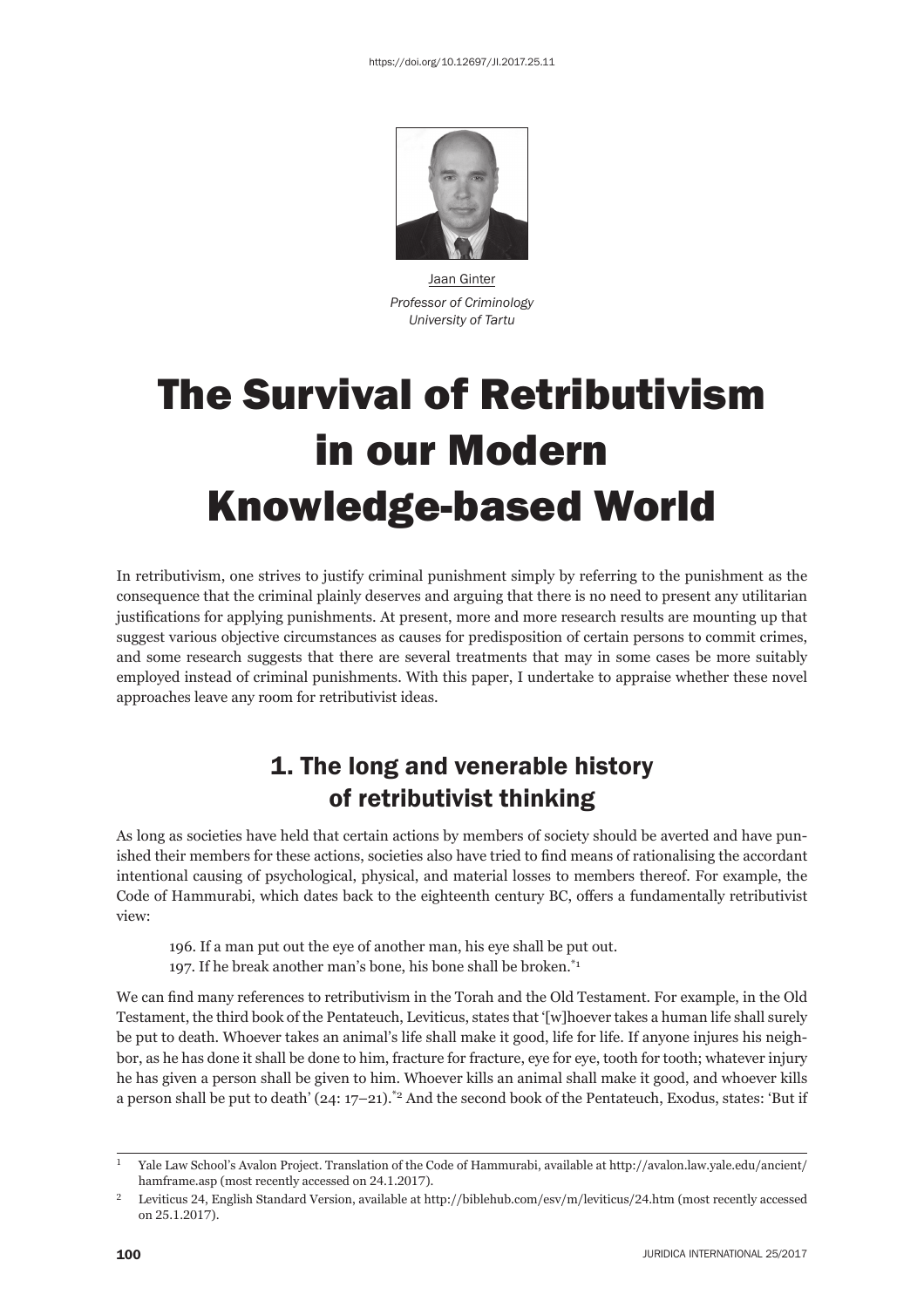there is harm, then you shall pay life for life, eye for eye, tooth for tooth, hand for hand, foot for foot, burn for burn, wound for wound, stripe for stripe'  $(21: 23-25)$ .<sup>\*3</sup>

Retributivism is highly appreciated in Hegelian and Kantian philosophy. The Kantian approach is fairly straightforward:

Punishment by a court – this is distinct from natural punishment, in which vice punishes itself and which the legislator does not take into account  $-$  can never be inflicted merely as a means to promote some other good for the criminal himself or for civil society. It must always be inflicted upon him only because he has committed a crime. For a man can never be treated merely as a means to the purposes of another or be put among the objects of rights to things: His innate personality protects him from this, even though he can be condemned to lose his civil personality. He must previously have been found punishable before any thought can be given to drawing from his punishment something of use for himself or his fellow citizens. The principle of punishment is a categorical imperative, and woe to him who crawls through the windings of eudaemonism in order to discover something that releases the criminal from punishment or even reduces its amount by the advantages it promises […]. But what kind and what amount of punishment is it that public justice makes its principle and measure? None other than the principle of equality (in the position of the needle on the scale of justice), to incline no more to one side than to the other. Accordingly, whatever undeserved evil you inflict upon another within the people, that you inflict upon yourself. If you insult him, you insult yourself; if you steal from him you steal from yourself; if you strike him, you strike yourself; if you kill him, you kill yourself.\*4

For Kant, a person is an autonomous moral agent and, therefore, crimes are a reflection of wilful deliberation, not merely illicit harms resulting from undeliberated drives or emotions. Nor are crimes signs of a need for therapy, a 'bad attitude', or of recalcitrance. For the Kantian retributivist, even the fact of an individual wilfully committing a particular kind of crime repeatedly is not, by itself, an indication that the crimes were acts of compulsion or that the criminal is incorrigible.\*5

Hegel starts his rationalisation of punishments pretty much from the same locus as Kant. For him, '[t] he threat presupposes that human beings are not free, and seeks to coerce them through the representation [*Vorstellung*] of an evil. But right and justice must have their seat in freedom and the will, and not in that lack of freedom at which the threat is directed. To justify punishment in this way is like raising one's stick at a dog; it means treating a human being like a dog instead of respecting his honour and freedom'.<sup>\*6</sup> But 'Hegel imports consequentialist considerations into the determination of actual punishments'.\*7 He has stated that '[i]f society is still inwardly unstable, punishments must be made to set an example, for punishment is itself a counter-example to the example of crime'.\*8 Hence from the Hegelian standpoint, the punishment for concrete offences may depend on such circumstances as the state of the society in which those penalties are disbursed.\*9

Completely contradicting these views are ideas proposed by the utilitarian or consequentialist camp. For instance, Jeremy Bentham stated that 'all punishment is mischief: all punishment in itself is evil. Upon the principle of utility, if it ought at all to be admitted, it ought only to be admitted in as far as it promises to exclude some greater evil'.\*10

<sup>&</sup>lt;sup>3</sup> Exodus 21, English Standard Version, available at http://biblehub.com/esv/m/exodus/21.htm (most recently accessed on  $25.1.2017$ .

M.J. Gregor (ed.). *Kant: The Metaphysics of Morals*. Cambridge University Press 1996, 6:332. - DOI: https://doi. org/10.1017/cbo9780511809644.

<sup>&</sup>lt;sup>5</sup> J.L. Anderson. Annulment retributivism: A Hegelian theory of punishment. – *Legal Theory* 5 (1999), on p. 366. – DOI: https://doi.org/10.1017/s1352325299054014.

ɷ G.W.F. Hegel. *Elements of the Philosophy of Right* (Allen W. Wood, editor). Cambridge: Cambridge University Press 1991, on pp. 125-126. Book available at http://www.inp.uw.edu.pl/mdsie/Political\_Thought/Hegel%20Phil%20 of%20Right.pdf (most recently accessed on 29.1.2017).

<sup>ɸ</sup> J. Johnson. Hegel on punishment: A more sophisticated retributivism. – Mark D. White (ed.). *Retributivism: Essays on Theory and Policy*. Oxford: Oxford University Press 2011, pp. 146-168, on p. 157. – DOI: https://doi.org/10.1093/acpro f:oso/9780199752232.003.0009.

 $8$  G.W.F. Hegel (see Note 6), p. 251.

J. Johnson (see Note 7), p. 158.

<sup>&</sup>lt;sup>10</sup> J. Bentham, *An Introduction to the Principles of Morals and Legislation*. Kitchener, Ontario: Batoche Books [1781] 2000, p. 134.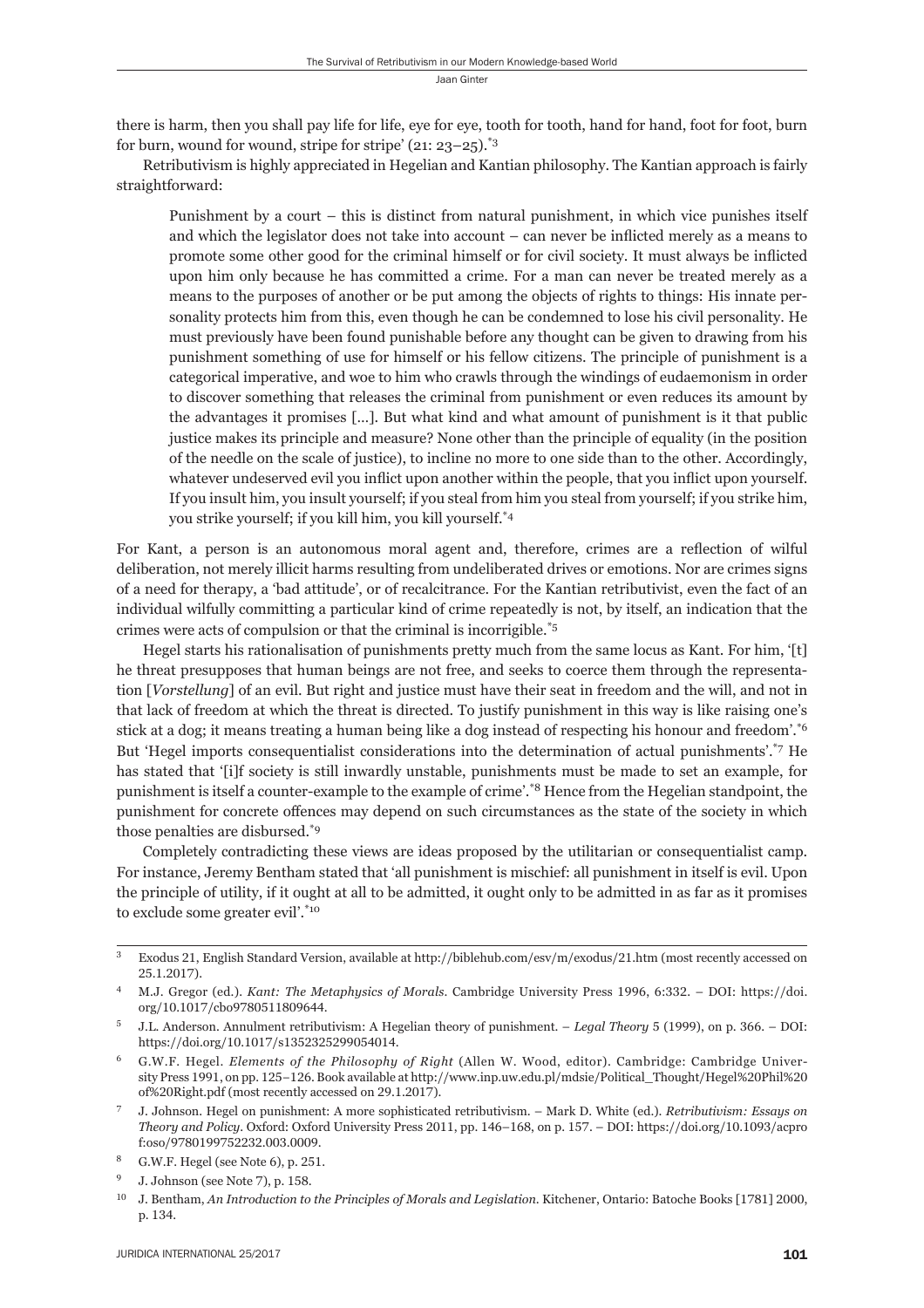In contemporary discussion, retributivism and consequentialism are still in fierce rivalry in the quest for being the main rationalisation for punishment and have left alternative rationalisations (e.g., communication\*11 or restorative justice\*12) peripheral.

The Estonian Penal Code takes a unifying approach, and its Section 56 states that '[p]unishment shall be based on the guilt of the person. In imposition of a punishment, a court or a body conducting extrajudicial proceedings shall take into consideration the mitigating and aggravating circumstances, the possibility to influence the offender not to commit offences in the future, and the interests of the protection of public order'.\*13 That is, '[t]he system is built on a certain punishment theoretical conception under which the extent of guilt determines the maximum punishment while other criteria rule the determination of the lowest punishment – the danger posed by the act to society and the prevention'.<sup>\*14</sup>

According to the Ken Levy classification scheme, the Estonian Penal Code follows weak retributivism. Levy posits that '[t]here are two kinds of retributivism: weak and strong. Weak retributivism says that just deserts is a necessary condition of criminal punishment, that criminal punishment cannot be just unless the person punished committed criminal wrongdoing and is being punished for that wrongdoing. Strong retributivism says that just deserts (criminal wrongdoing) is a sufficient condition of criminal punishment, that criminal punishment should always be inflicted for criminal wrongdoing'.<sup>\*15</sup>

Today we have to acknowledge that there have emerged two new strong lines of argument against retributivism:

- A. we are finding more and more situations wherein we can ascertain objective foundations for human actions, leaving less room for free will and just deserts, and
- B. we are finding more and more situations in which we are able to use alternative rehabilitative measures instead of traditional criminal punishments.

## 2. Whether our will is free enough to substantiate retribution

Let us look at some cases that have brought that question up for wide discussion.

In August 1966, 'Charles Whitman took an elevator to the top floor of the University of Texas Tower in Austin. The 25-year-old climbed the stairs to the observation deck, lugging with him a footlocker full of guns and ammunition […]. By the time the police shot him dead, Whitman had killed 13 people and wounded 32 more'.<sup>\*16</sup> If Whitman had not been shot down with fatal effect, he would most likely have been convicted for multiple murder and the retributivists would have been convinced that the punishment constituted just deserts and was justified even if no utilitarian aim had been achieved.

Police officers found a suicide note that Whitman had written the night before the massacre, requesting his autopsy.<sup>\*17</sup> An autopsy was indeed performed after this, and it revealed a brain tumour pressing against his amygdala, a part of the brain associated with fear and aggression.<sup>\*18</sup>

ɲɲ A.Y.K Lee. Defending a communicative theory of punishment: The relationship between hard treatment and amends. – *Oxford Journal of Legal Studies* 37 (2017) / 1. – DOI: https://doi.org/10.1093/ojls/gqw003.

<sup>&</sup>lt;sup>12</sup> T. Brooks. *Punishment*. New York: Routledge 2012, pp. 67, 212.

<sup>&</sup>lt;sup>13</sup> The Estonian Penal Code as amended by RT I, 31.12.2016, 2; RT I 2001, 61, §364 and §692, available at https://www. riigiteataja.ee/akt/131122016014?leiaKehtiv (most recently accessed on 20.2.2017). In the English language at https:// www.riigiteataja.ee/en/eli/519012017002/consolide (most recently accessed on 20.2.2017).

ɲɵ J. Sootak. Theories of punishment and reform of criminal law (reform as a change of mentality). – *Juridica International*  2000, p 73, available at http://www.juridicainternational.eu/public/pdf/ji\_2000\_1\_68.pdf (most recently accessed on  $5.2.2017$ .

ɲɶ K. Levy. Why retributivism needs consequentionalism: The rightful place of revenge in the criminal justice system. − *Rutgers Law Review* 66 (2014) / 3, pp 645-646, available at http://docplayer.net/37238789-Why-retributivism-needs-consequentialism-the-rightful-place-of-revenge-in-the-criminal-justice-system.html (most recently accessed on 27.2.2017).

<sup>16</sup> D. Eagleman. The brain on trial. – *Atlantic Monthly* 2011/ June–July, available at http://www.theatlantic.com/magazine/ archive/2011/07/the-brain-on-trial/308520/ (most recently accessed on 1.8.2017).

<sup>&</sup>lt;sup>17</sup> Charles Whitman suicide note, from 31 July 1966, available from Alt.CIMedia.com at http://alt.cimedia.com/statesman/ specialreports/whitman/letter.pdf (most recently accessed on 2.2.2017).

 $18$  D. Eagleman (see Note 16).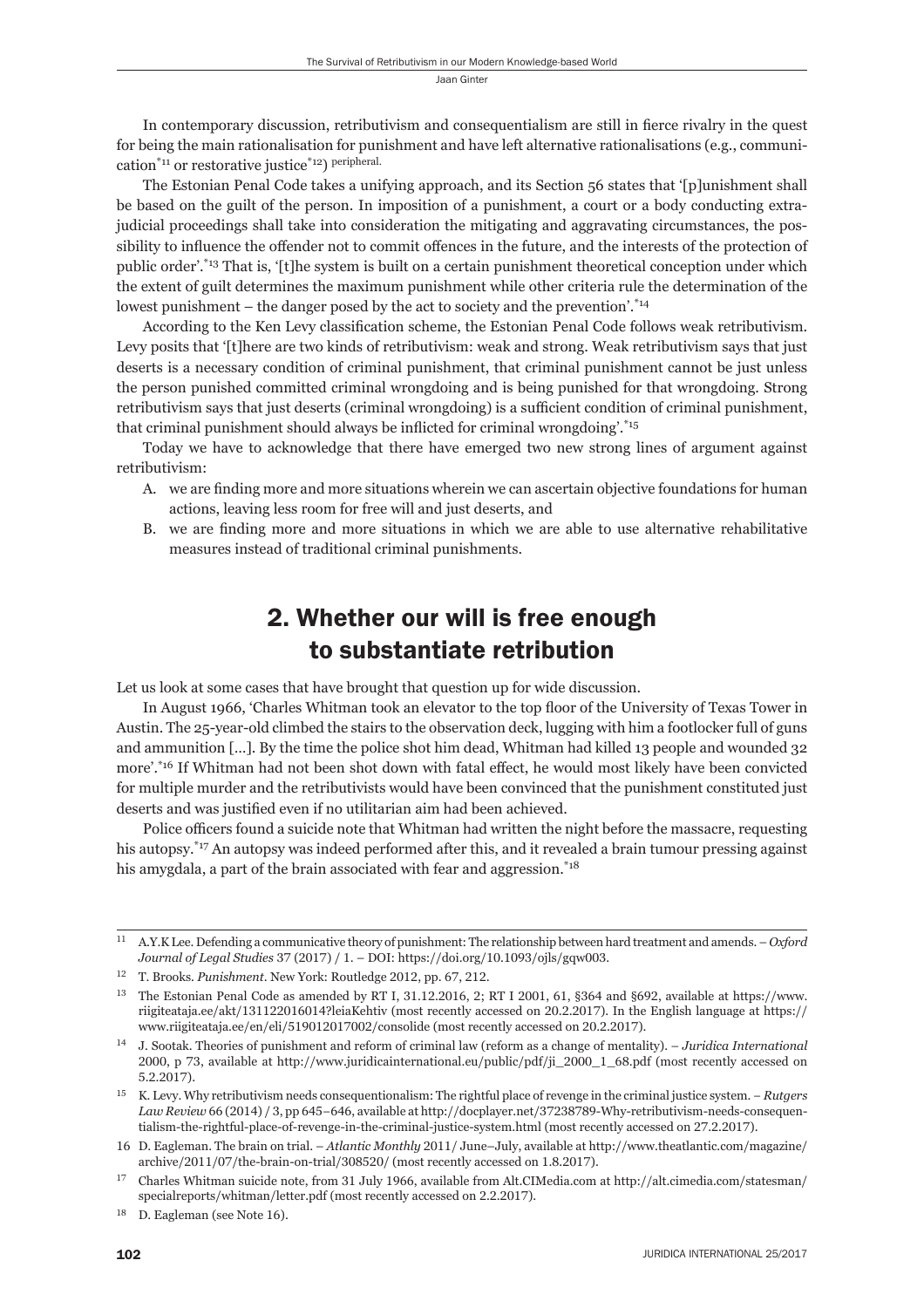In contemplating Whitman's case, we cannot be sure that if we had managed to discover and remove his tumour earlier, the University of Texas tragedy of 1966 would not have happened. In any case, however, the results of the autopsy suggest that there could have been a substantial objective foundation that contributed to the otherwise unexplainable fatal decision.

But there have been other, much clearer cases. Shortly after turning 40, Michael developed a strong interest in child pornography. This was followed by a conviction for child molestation after Michael was found to have inappropriately fondled his 12-year-old stepdaughter. At the time of sentencing, the judge gave Michael the option of avoiding jail by entering a treatment programme. Anxious to avoid jail, Michael took up the offer. While in the programme, Michael acted inappropriately toward female members of staff. He complained of headaches the night before he was supposed to be sentenced, having failed the treatment programme and been ejected from it. An MRI scan was ordered because he showed frank neurological as well as behavioural signs in the neurological consulting room. The MRI revealed a large orbitofrontal tumour. Once the tumour was removed, Michael's bad behaviour ceased, his sexual urges toward children disappeared, and he successfully completed his programme. Several months after he returned home, Michael's urges resurfaced. Medical examination revealed that the tumour too had returned. After the tumour was again removed, the urges ceased and Michael remained a free man.\*19

In this case, it is pretty clear that without the double surgery Michael would have ended up in prison serving his sentence and that this would have been considered without hesitations a just desert.

It is possible that some true retributivist could defend retributivism from the setback posed by such cases, suggesting that these are cases of insanity. In neither of the cases was the insanity defence tested. Therefore, it is not possible to show how such a defence would have been assessed by a court, but, although in both cases there was a clear medical condition that contributed to commission of the crime, there was no sign that the medical condition deprived the accused of the ability to distinguish right from wrong or made him incapable of controlling his behaviour at the time of the offence. Hence, an insanity defence would most likely have been denied.

Of course, only a very small percentage of criminals have had a brain tumour that contributed towards their commission of the crime. But there are other studies, which show that the likelihood of future crimes can be substantially influenced by much more widespread objective distinctive features of the person's genetics or brain activity.

In 2014, one study revealed why Whitman's behaviour may have been linked to the tumour beside his amygdala: that research indicated that lower amygdala volume in men is associated with childhood aggression, early psychopathic traits, and violence.\*20 It had already been revealed that there is a connection between early-childhood impaired fear conditioning (suggesting retarded maturation of the amygdala) and adult crime.<sup>\*21</sup>

There have been various genetic studies as well. For example, a (MAO-A) gene in combination with childhood maltreatment has been reported to be associated with a significantly increased risk of antisocial behaviour.\*22

By using functional magnetic resonance imaging (fMRI), it is possible to locate regions of the brain that are active during emotional and intellectual activity. One study focused on inmates who were about to be released from jail. In the study, they were instructed to press a button as quickly as possible whenever an 'X' appeared on the screen (84% occurrence probability) but not when a 'K' was displayed (16% occurrence probability). By using fMRI, the researchers tracked activity in the anterior-cingulate cortex (ACC) – a part of the limbic lobe associated with impulse control  $-$  during the exercise. They found that offenders who showed low ACC activity during the exercise were arrested twice as often within four years of release as offenders with high ACC activity. Furthermore, ACC activity was a better recidivism predictor than other

ɲɺ J.M. Burns, R.H. Swerdlow. Right orbitofrontal tumor with pedophilia symptom and constructional apraxia sign. – *Archives of Neurology* 60 (2003) / 3, pp. 437–440. – DOI: https://doi.org/10.1001/archneur.60.3.437.

 $^{20}$  D.A. Pardini. Lower amygdala volume in men is associated with childhood aggression, early psychopathic traits, and future violence. – *Biological Psychiatry* 75 (2014), pp. 73–80. – DOI: https://doi.org/10.1016/j.biopsych.2013.04.003.

<sup>&</sup>lt;sup>21</sup> Y. Gao et al. Association of poor childhood fear conditioning and adult crime. – *The American Journal of Psychiatry* 167 (2010), pp. 56-60. – DOI: https://doi.org/10.1176/appi.ajp.2009.09040499.

<sup>&</sup>lt;sup>22</sup> A. Caspi et al. Role of genotype in the cycle of violence in maltreated children. – *Science* 297 (2002) / 5582, pp. 851–854. – DOI: https://doi.org/10.1126/science.1072290; D.L. Foley et al. Childhood adversity, monoamine oxidase A genotype, and risk for conduct disorder. – Archives of General Psychiatry 61 (2004), pp. 738–744. – DOI: https://doi.org/10.1001/ archpsyc.61.7.738.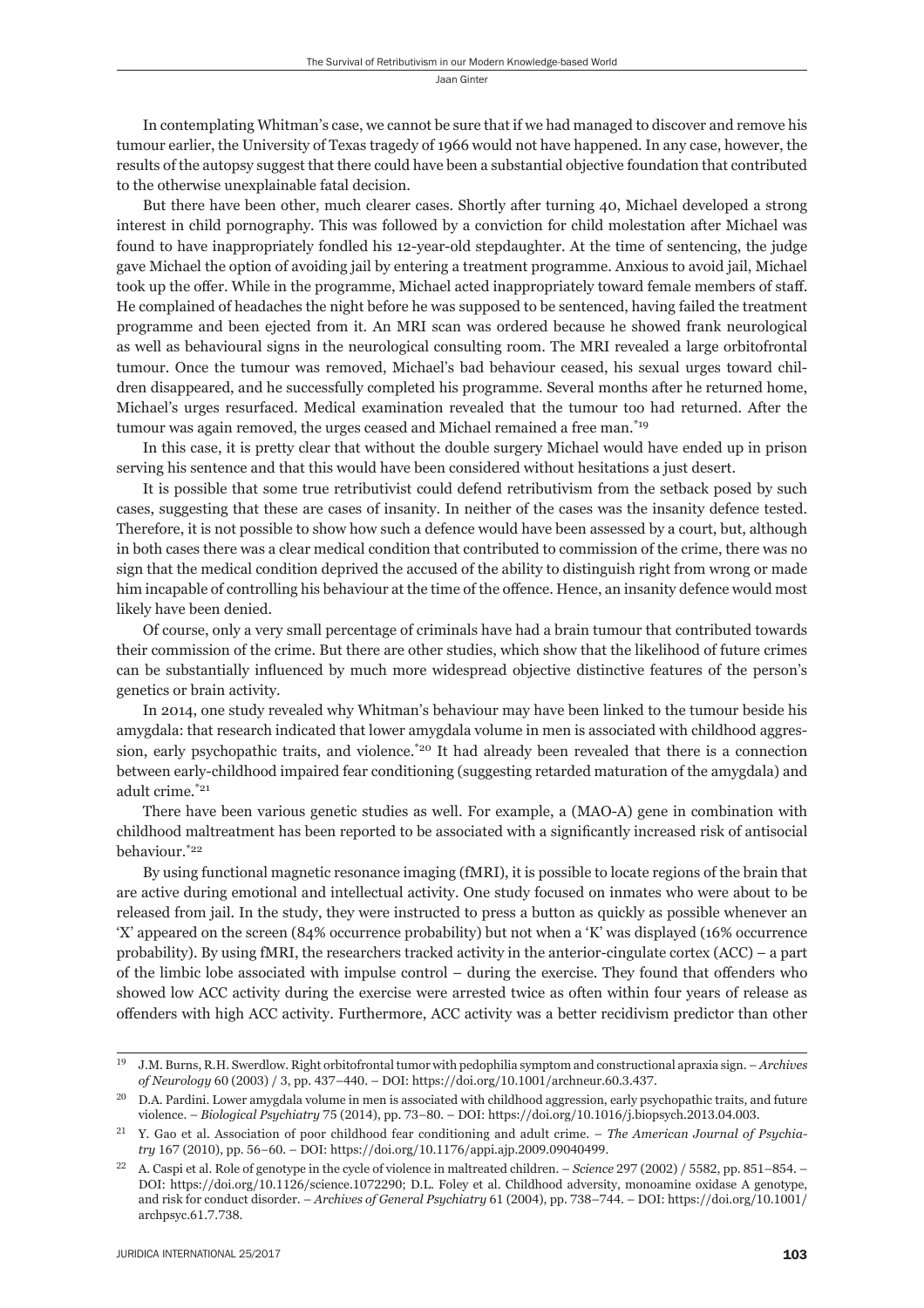factors, among them age at release, substance abuse, task-error rate, and psychopathy score. Hence, the authors suggested ACC haemodynamic activity as a potential neurocognitive biomarker of persistent antisocial behaviour, at least at the group level. $*$ <sup>23</sup>

Studies have pointed to inadequacies in the frontal cortex of the offender's brain.\*24 A meta-analysis including all prefrontal and prefrontal sub-regional findings indicated that antisocial individuals showed reduced structure or function in the prefrontal cortex.\*25

Clearly, brain scans may be used in sentencing proceedings to identify and support claims of lesser culpability due to circumstances beyond the control of the offender that could have a mitigating effect on the sentence.<sup>\*26</sup> Today a multifaceted criminal defence using MAO-A genotyping and neuroimaging has already been introduced in criminal cases and occasionally even accepted in court judgements as a mitigating circumstance.\*27 Also, 'it is likely that neuroscience will discover evidence of brain disorders that will expand the definition of excuse or add to the list of accepted excuses [...]. It may be that in the future, we treat conditions such as psychopathy and pedophilia more as psychiatric disorders than as criminal conduct'.\*28

The possible influence of research results from neuroscience on the domain of law has led to an enormous increase in the number of research publications on this topic. There were not many publications in this field before 2000. In the early years of this millennium, there were still fewer than 100 publications a year on the topic, but since 2012 the number has been consistently over 1,000 annually, and it is still growing.\*29 An equivalent tendency has been seen in introducing expert testimony on neuroscience and behavioural genetics in criminal trials in the United States; since 2010, hundreds of judicial opinions discussing neurobiological issues introduced by/for criminal defendants have accumulated each year.\*30

The more evidence is gathered on objective foundations for commission of offences, the more difficulties there will be in persuasion that punishment can be rationalised as a just desert that has to be employed without consideration as to whether there is any utilitarian effect present.

### 3. How far we should substitute treatment for punishment

There are many circumstances wherein societies have found there to be more sense in applying treatment instead of (quite often even more costly) criminal punishment. And if it makes sense to substitute treatment for criminal punishment, no room remains for theorising that punishment is a just desert.

The idea of coercing drug users into treatment is not new. In the United States the idea can be traced back to the 'narcotic farms' of the 1920s and 1930s. These farms treated not only genuine volunteers with no prior engagement in criminal activity, but also offenders who were offered treatment in lieu of punishment [...]. In Australia, coerced treatment of drug offenders has constituted

ɳɴ E. Aharoni et al. Neuroprediction of future rearrest. – *Proceedings of the National Academy of Sciences of the United States*  of America 110 (2013), pp. 6223-6228. – DOI: https://doi.org/10.1073/pnas.1219302110.

 $^{24}$  A. Raine et al. Reduced prefrontal gray matter volume and reduced autonomic activity in antisocial personality disorder. – *Archives of General Psychiatry* 57 (2000), pp. 119–127. – DOI: https://doi.org/10.1001/archpsyc.57.2.119.

<sup>&</sup>lt;sup>25</sup> Y. Yang, A. Raine. Prefrontal structural and functional brain imaging findings in antisocial, violent, and psychopathic individuals: A meta-analysis. – *Psychiatry Research: Neuroimaging* 174 (2009), pp. 81–88. – DOI: https://doi.org/10.1016/j. pscychresns.2009.03.012.

<sup>&</sup>lt;sup>26</sup> E. Bennett. Neuroscience and criminal law: Have we been getting it wrong for centuries and where do we go from here? − *Fordham Law Review* 85 (2016), p. 449, available at http://fordhamlawreview.org/wp-content/uploads/2016/11/Bennett\_November-1.pdf (most recently accessed on 5.2.2017).

<sup>&</sup>lt;sup>27</sup> E. Feresin. Lighter sentence for murderer with 'bad genes'. – *Nature*, 30 October 2009. – DOI: https://doi.org/10.1038/ news.2009.1050; William Bernet et al. Bad nature, bad nurture, and testimony regarding MAOA and SLC6A4 genotyping at murder trials. – *Journal of Forensic Science* 52 (2007) / 6, pp. 1362–1371. – DOI: https://doi.org/10.1111/j.1556-4029.2007.00562.x.

<sup>&</sup>lt;sup>28</sup> E. Bennett (see Note 26).

ɳɺ M.A. Fozdar. The relevance of modern neuroscience to forensic psychiatry practice. – *Journal of the American Academy of Psychiatry and the Law Online* 44 (2016) / 2, p. 146, available at http://jaapl.org/content/44/2/145.full.pdf (most recently accessed on 6.2.2017).

ɴɱ N.A. Farahany. Neuroscience and behavioral genetics in US criminal law: An empirical analysis. – *Journal of Law and the*  Biosciences, Advance Access Publication of 14 January 2016, pp. 485-509. - DOI: https://doi.org/10.1093/jlb/lsv059.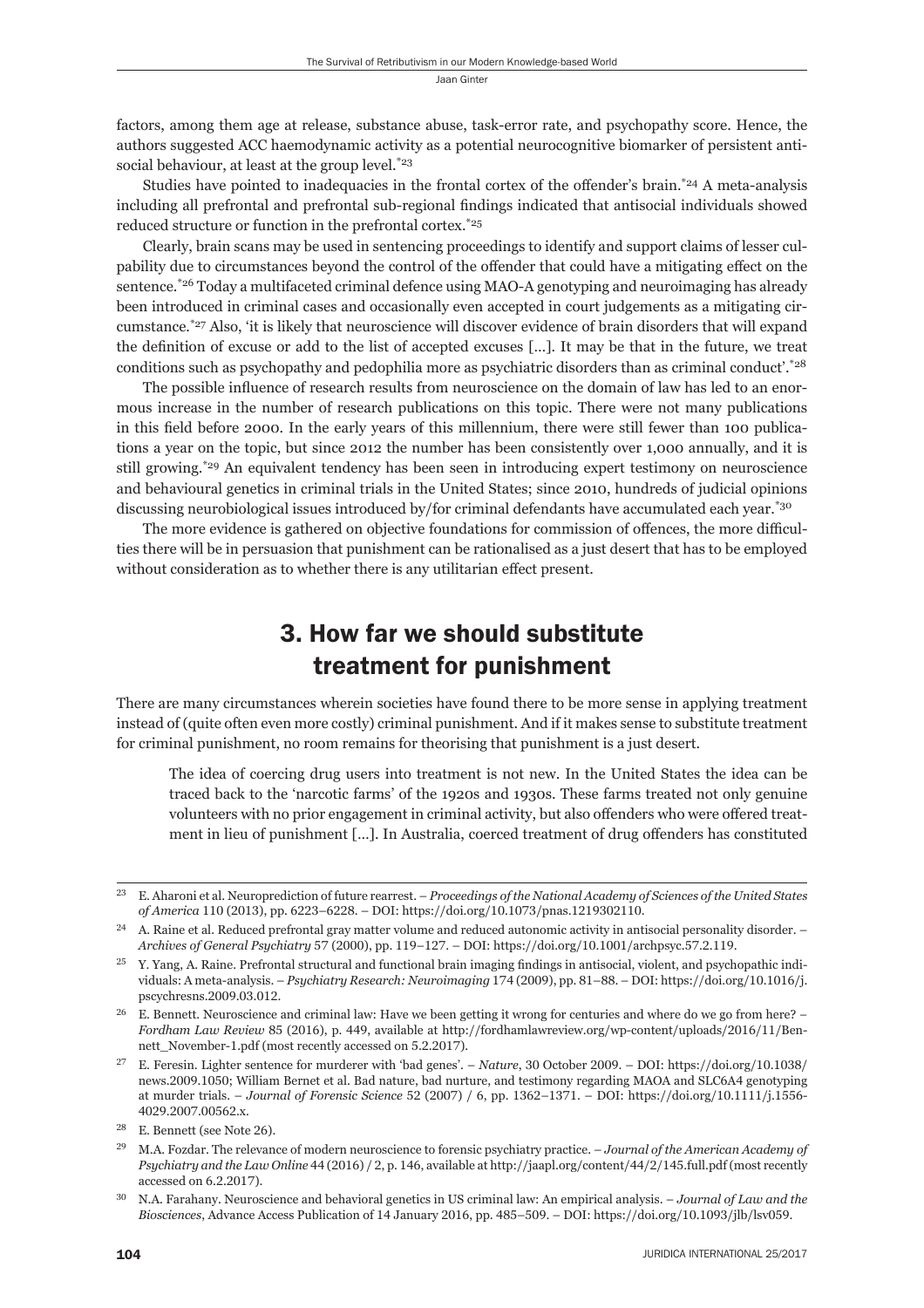a popular alternative to incarceration for about 40 years. And a number of other countries have more recently adopted similar initiatives [...]. Another group of offenders, particularly relevant in relation to the discussion of rehabilitative treatment as an alternative to imprisonment, is that of sex offenders. Several types of treatment exist which aim at either curing paraphilic disorders or at controlling their manifestations [...]. The final group of offenders that should be mentioned is that of violent criminals. Several types of rehabilitative treatment – including, first and foremost, different forms of cognitive behavioural therapy – have for some time been offered to offenders suffering from explosive violent temperaments.\*31

More recently, attention has been drawn to new types of treatment. Some research indicates that it is possible to reduce the risk of offending by employing various nutritional supplements – e.g., simple omega-3 – in the diets of risk-prone persons.\*32 In addition, there have already been some more complex attempts to address predispositions to offence and find alternatives to penal punishment. The Cognitive Centre of Canada, at the University of Ottawa<sup>\*33</sup>, has worked for decades in this direction and offered some prospective methods for the prevention and treatment of antisocial behaviour.\*34

In the Estonian Penal Code (the EPC), there is enshrined an option that allows substitution of treatment for imprisonment in certain cases. This is possible if imprisonment of six months up to two years is imposed on a person for an act committed because of a treatable or controllable mental disorder, with that person's written consent. Still, only two courses of treatment are allowed to be employed:

- 1) treatment of drug addicts for addiction, used for a person who has committed a criminal offence for reason of drug addiction
- 2) complex treatment of adult sex offenders, for a person who has committed a criminal offence because of sexual-orientation disorder\*35

With these constraints taken into account, the EPC would not allow applying substitution for imprisonment by way of treatment in the above-mentioned case of Michael, in which the necessary treatment was brain surgery.

Nonetheless, the EPC would not be completely powerless to offer some relief in a case such as Michael's. The EPC allows a court to order suspension of the sentence on probation, and one of the obligations that the court may impose on the offender for the duration of supervision of conduct is to undergo the prescribed treatment if the offender has previously consented to said treatment.<sup>\*36</sup>

Nevertheless, it is feasible that, sooner or later, the list of applicable courses of treatment should be amended. There is, for example, a growing list of treatment programmes applicable to reduce aggressive behaviour<sup>\*37</sup>, and it would be unwise to assume that science is incapable of finding additional human predispositions to criminal activities that can be treated.

It is unrealistic to offer a concrete prediction as to how far substitution of treatment for punishment will advance, but there are research-based estimates that a large percentage of criminals have psychiatric issues. One study concluded that almost two thirds of US jail inmates have a mental health problem.\*38

<sup>&</sup>lt;sup>31</sup> J. Ryberg. Is coercive treatment of offenders morally acceptable? On the deficiency of the debate. – *Criminal Law and Philosophy*  $9$  (2015) /  $4$  (December), pp.  $621-624$ . – DOI: https://doi.org/10.1007/s11572-013-9288-8.

<sup>&</sup>lt;sup>32</sup> A. Zaalberg et al. Effects of nutritional supplements on aggression, rule-breaking, and psychopathology among young adult prisoners. – *Aggressive Behavior* 36 (2010), pp. 117–126. – DOI: https://doi.org/10.1002/ab.20335.

<sup>&</sup>lt;sup>33</sup> See http://www.cognitivecentre.ca/ (most recently accessed on 14.2.2017).

ɴɵ S.J. Young, R.R. Ross. *R&Rɳ for ADHD Youths and Adults: A Prosocial Competence Training Program – Program Handbook*. Ottawa: Cognitive Centre of Canada 2007, p. 162, available via https://www.academia.edu/9330842/R\_and\_R2\_for\_Youths\_and\_Adults\_with\_ADHD (most recently accessed on 16.2.2017); R.R. Ross, D.H. Antonowicz. *Antisocial Drivers: Prosocial Driver Training for Prevention and Rehabilitation*. Springfield, Illinois: Charles C Thomas 2004.

 $^{35}$  Estonian Penal Code,  $\S~69^2.$ 

<sup>&</sup>lt;sup>36</sup> EPC, §§ 74 and 75.

 $37$  L. Brännström et al. Aggression replacement training (ART) for reducing antisocial behavior in adolescents and adults: A systematic review. – *Aggression and Violent Behavior* 27 (2016) / March–April, pp. 30–41. – DOI: https://doi.org/10.1016/j. avb.2016.02.006; C. Balia et al. The pharmacological treatment of aggression in children and adolescents with conduct disorder. Do callous–unemotional traits modulate the efficacy of medication? – *Neuroscience & Biobehavioral Reviews*, available online from 27 January 2017. – DOI: https://doi.org/10.1016/j.neubiorev.2017.01.024.

K.D. Kim et al. The Processing and Treatment of Mentally Ill Persons in the Criminal Justice System: A Scan of Practice and Background Analysis. Urban Institute, March 2015, p. 8, available at http://www.urban.org/sites/default/files/ publication/48981/2000173-The-Processing-and-Treatment-of-Mentally-Ill-Persons-in-the-Criminal-Justice-System.pdf (most recently accessed on 21.2.2017).